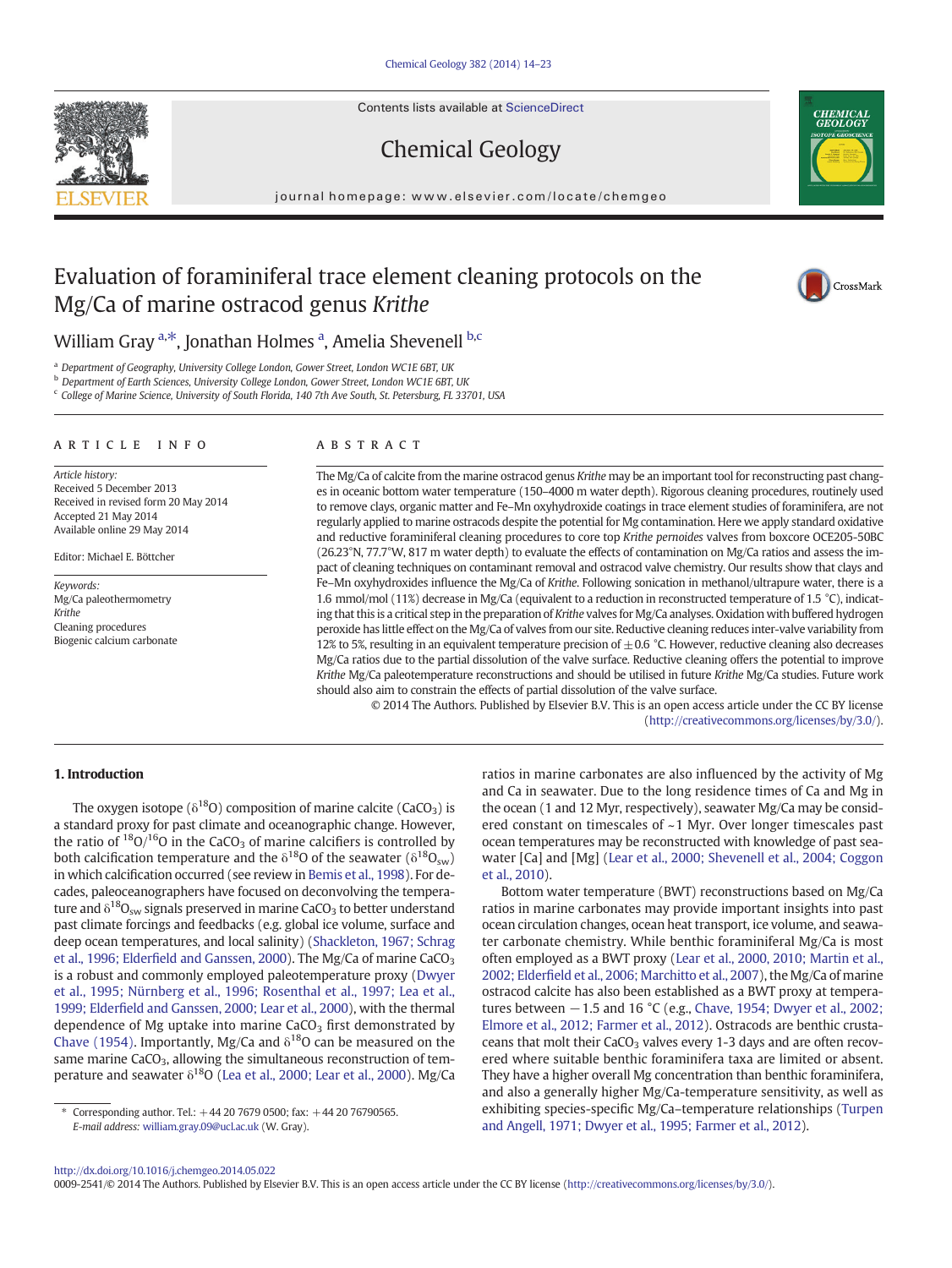To date, marine ostracod paleotemperature research has focused on the genus Krithe, due to its relatively smooth carapace structure, which makes it less prone to contamination, its ubiquitous geographic and depth (150–4000 m) distribution, resistance to dissolution [\(Swanson](#page-9-0) [and van der Lingen, 1994\)](#page-9-0), and long duration in the marine stratigraphic record (97.5 Ma to present) [\(Cadot and Kaesler, 1977; Coles et al., 1994;](#page-8-0) [Cronin et al., 1996; Dwyer et al., 1995, 2002; Elmore et al., 2012](#page-8-0)). Coretop calibration studies of Mg/Ca in Krithe versus calcification temperature document both linear and exponential relationships [\(Dwyer](#page-8-0) [et al., 2002; Elmore et al., 2012; Farmer et al., 2012\)](#page-8-0), and Krithe Mg/Ca has been applied downcore in numerous orbital and millennial scale BWT reconstructions in the North Atlantic and Arctic Oceans (e.g. [Dwyer et al., 1995; Dwyer et al., 2000; Cronin et al., 2012](#page-8-0)). While temperature is thought to be the primary driver of Mg incorporation in Krithe, the influence of seawater carbonate ion saturation ( $\Delta \text{CO}_3^{2-}$ ) on Krithe Mg/Ca is debated. [Elmore et al. \(2012\)](#page-8-0) proposed a  $\Delta \text{CO}_3^{2-}$  effect at low temperatures ( $<$ 3 °C), while [Farmer et al. \(2012\)](#page-8-0) concluded that  $\Delta CO_3^{2-}$  state does not influence Mg uptake in Krithe.

#### 1.1. Mg contaminants and cleaning procedures

Sedimentary contaminants, including clays, organic matter, and ironand manganese-rich oxyhydroxide coatings (Mn–Fe oxyhydroxides), have the potential to bias elemental ratios in ostracod  $CaCO<sub>3</sub>$ . Yet, rigorous reductive-oxidative trace element cleaning protocols developed for foraminifera ([Boyle, 1981; Boyle and Keigwin, 1985/1986; Lea and Boyle,](#page-8-0) [1991; Hastings et al., 1996](#page-8-0)) are not traditionally employed in marine ostracod-based paleotemperature studies because ostracod valves are not composed of enclosed chambers and thus, are thought to be less prone to contamination ([Cronin et al., 2005](#page-8-0)). However, as in foraminifera, the morphological features of Krithe (e.g., lips, canals, and pores) may also trap clays and organic material, introducing the potential for contamination.

Marine clays (e.g., illite, kaolinite, montmorillonite, and chlorite) contain 1–10% Mg by weight [\(Riley and Chester, 1971; Barker et al.,](#page-9-0) [2003\)](#page-9-0). In foraminiferal-based trace element cleaning protocols, clays are removed using multiple methanol/deionised-water sonication steps ([Boyle and Keigwin, 1985/1986; Barker et al., 2003; Lea et al.,](#page-8-0) [2005\)](#page-8-0). Four approaches have been used to remove clays in ostracodbased Mg/Ca studies; (i) rinsing with ethanol using a fine-haired brush ([Chivas et al., 1983\)](#page-8-0); (ii) sonication in ethanol [\(Corrège, 1993](#page-8-0)); (iii) sonication in deionised water ([Dwyer et al., 1995; Farmer et al.,](#page-8-0) [2012\)](#page-8-0); and (iv) sonication in deionised water and methanol ([Elmore](#page-8-0) [et al., 2012\)](#page-8-0). Incomplete removal of clays has the potential to introduce significant errors in analyses of deep-sea benthic ostracods, where BWTs are cold and Mg/Ca ratios are typically low. For example, the presence of 0.05 μg of clay (~10% Mg w/w) could increase the Mg/Ca-derived temperature of a typical adult Krithe valve (average  $CaCO<sub>3</sub>$  weight:  $\sim$ 20 μg; average Mg/Ca of  $\sim$  12 mmol/mol) by  $\sim$  1 °C, which is significant given the low range in BWTs typical of deep-sea locations and the Krithe paleotemperature calibration error of  $\pm$  0.3 °C ([Elmore et al., 2012\)](#page-8-0).

Organic matter may also provide a source of Mg, from both the organic matter itself, and from adhering clay particles ([Hastings et al.,](#page-8-0) [1996; Barker et al., 2003](#page-8-0)). The chitin matrix of ostracod valves, in which the calcite is embedded, also contains significant levels of Mg [\(Chivas et al., 1983](#page-8-0)). To oxidise organic matter, foraminiferal trace element cleaning protocols include an alkali-buffered hydrogen peroxide step ([Boyle, 1981; Boyle and Keigwin, 1985/1986\)](#page-8-0). Marine ostracod studies have oxidised organic matter by; (i) a multi-day soak of bulk sediment in 3% hydrogen peroxide [\(Corrège, 1993\)](#page-8-0); (ii) soaking valves overnight in a 5% NaClO solution [\(Dywer et al., 1995; Farmer et al.,](#page-8-0) [2012](#page-8-0)), which has been shown to have no effect on the Mg/Ca ratio of inorganic spar calcite [\(Dwyer et al., 2002](#page-8-0)), and effectively removes organic matter without causing  $CaCO<sub>3</sub>$  dissolution [\(Gaffey and Bronnimann,](#page-8-0) [1993\)](#page-8-0); and (iii) application of the alkali-buffered hydrogen peroxide step [\(Elmore et al., 2012](#page-8-0)), originally developed for foraminifera [\(Boyle,](#page-8-0) [1981; Boyle and Keigwin, 1985/1986\)](#page-8-0).

Fe–Mn oxyhydroxide coatings form on marine biogenic calcite under suboxic sedimentary conditions below the Mn redox boundary or when  $Mn^{2+}$  is remobilised in sediments [\(Lynn and Bonatti, 1965; Froelich](#page-9-0) [et al., 1979\)](#page-9-0). [Boyle \(1981, 1983\)](#page-8-0) concluded that Fe–Mn oxyhydroxide coatings were a significant source of trace element contamination in foraminiferal CaCO<sub>3</sub> when Mn/Ca ratios were  $>$  0.1 mmol/mol. Thus, the standard foraminiferal trace element cleaning protocol employs a reductive (hydrazine) treatment step to remove Fe–Mn oxyhydroxide coatings from foraminifera ([Boyle and Keigwin, 1985/86\)](#page-8-0).

While the reductive step has been questioned for foraminiferal Mg/Ca studies due the partial dissolution of CaCO<sub>3</sub> [\(Barker et al., 2003, 2005;](#page-8-0) [Vetter et al., 2013\)](#page-8-0), laser ablation of individual foraminifera has revealed both MnCO<sub>3</sub> coatings with Mg/Ca ratios up to 50 mmol/mol [\(Pena et al.,](#page-9-0) [2005\)](#page-9-0), and regions of high Mn, Fe and Mg on the calcite surface (thought to be Fe–Mn oxyhydroxides) [\(Pena et al., 2008](#page-9-0)). Moreover, a flowthrough method developed to sequentially leach contaminant phases before dissolving foraminiferal calcite demonstrated the presence of Mn– oxide coatings containing high levels of Mg [\(Haley and Klinkhammer,](#page-8-0) [2002; Benway et al., 2003\)](#page-8-0), further highlighting the importance of reductive cleaning in foraminiferal Mg/Ca studies.With the exception of one recent study of Krithe Mg/Ca ([Elmore et al., 2012\)](#page-8-0), the reductive cleaning step is not routinely employed to remove Fe–Mn oxyhydroxide coatings in ostracod Mg/Ca studies because the higher concentrations of Mg in ostracods compared with foraminifera suggests that the Mg associated with Fe–Mn oxyhydroxide coatings may not affect ostracod Mg/Ca as profoundly as in foraminiferal studies [\(Elmore et al., 2012](#page-8-0)). This hypothesis is supported for lacustrine ostracods [\(Jin et al., 2006](#page-8-0)) but has not been adequately assessed in the marine environment [\(Elmore et al., 2012\)](#page-8-0), where the sedimentary redox conditions under which Fe–Mn oxyhydroxide coatings form are widespread.

Reconstructions of BWTs using the Mg/Ca of ostracod valves are typically based on multiple, single-shell trace element determinations at each individual stratigraphic horizon. Not unexpectedly, inter-valve variability at each horizon is pronounced [\(Dwyer et al., 2002\)](#page-8-0). Along with physiological, environmental and taphonomic factors, contamination resulting from incomplete or improper removal of Mg-rich sedimentary contaminants may cause the observed variability ([Holmes,](#page-8-0) [2008\)](#page-8-0). The existing global Krithe Mg/Ca-temperature calibration comprises datasets cleaned by three different cleaning protocols, as outlined above. To improve the utility of the Krithe Mg/Ca paleothermometer a systematic study of the sequential cleaning steps on ostracod calcite is required.

The most common Mg-bearing marine clay minerals also contain Al and Fe, and Fe–Mn oxyhydroxide coatings comprise Fe and Mn. Al/Ca, Fe/Ca and Mn/Ca ratios are routinely measured in foraminiferal trace element studies as indicators of clay and Fe–Mn oxyhydroxide contamination [\(Boyle, 1981, 1983; Barker et al., 2003\)](#page-8-0). In this study we apply foraminiferal cleaning procedures to individual Krithe valves, and use Al/Ca, Fe/Ca and Mn/Ca ratios to monitor contamination from clays and Fe–Mn oxyhydroxide coatings in order to (1) evaluate the effects of contamination as a bias on Mg/Ca ratios in Krithe, and (2) assess the efficacy of foraminiferal trace-element cleaning procedures on the removal of contamination, and the effects of these procedures on valve chemistry.

#### 2. Study location and methodology

#### 2.1. Site selection and sample preparation

This study is based on core top (0–2 cm) sediments from a box core (OCE205-50BC; 26.23°N, 77.7°W) raised from 817 m of water, west of Great Abaco, Bahamas. The site has a BWT of 8.4 °C ([Slowey and](#page-9-0) [Curry, 1995](#page-9-0)), and bottom-waters have a dissolved oxygen content of  $\sim$ 150 μmol/kg ([Key et al., 2004](#page-8-0)). The core was chosen to give bottom-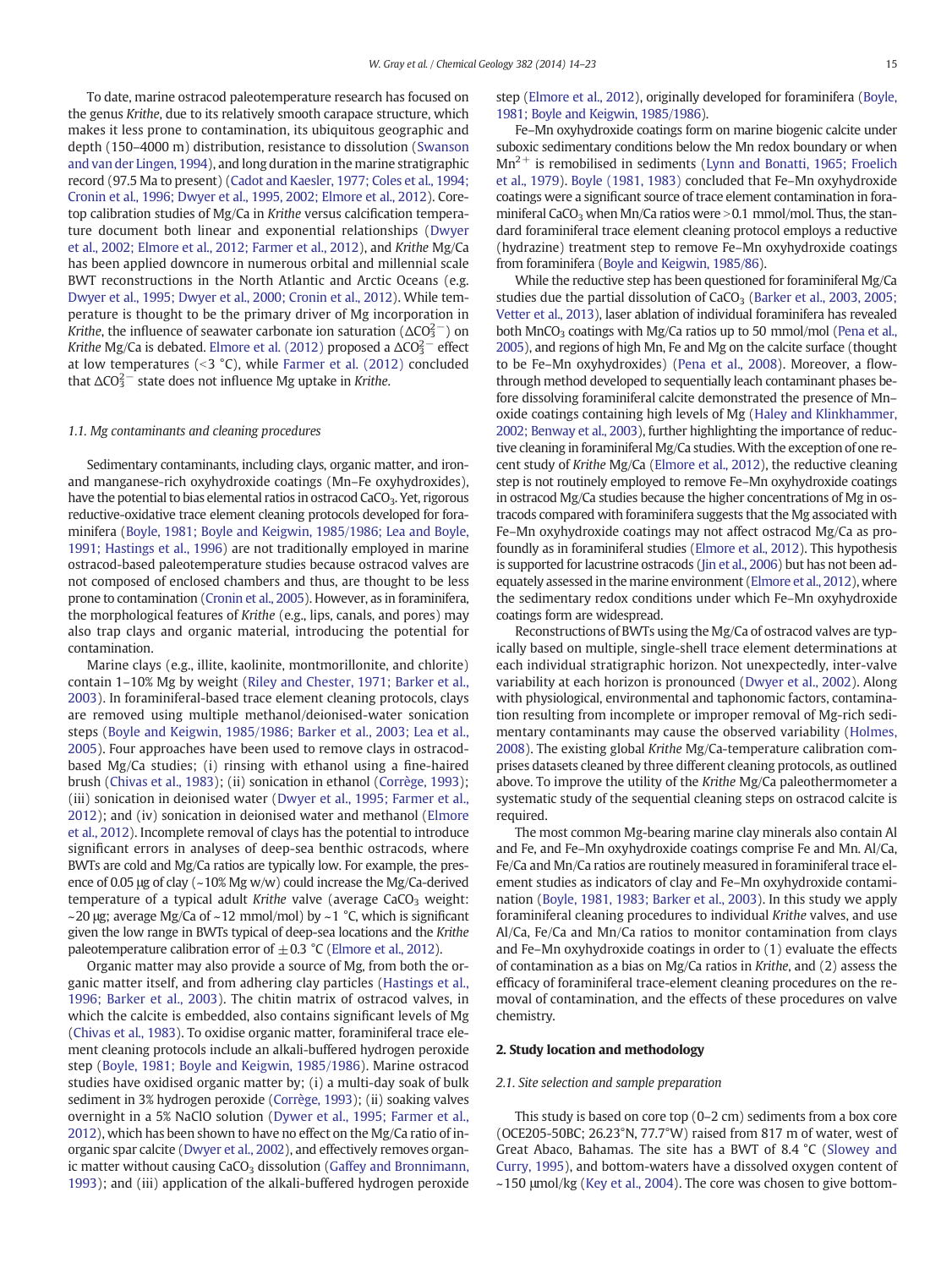water temperature and redox conditions representative of deep-sea paleoceanographic studies, while ensuring sufficient numbers of wellpreserved Krithe were present for the study. Benthic foraminifera in the coretop have  $\delta^{18}$ O values expected from the measured seawater  $\delta^{18}$ O value and BWT at the site, indicating the sediment is of late-Holocene age [\(Slowey and Curry, 1995\)](#page-9-0). Furthermore, the presence of complete Krithe carapaces and other ostracod species with remaining setae suggests that the ostracods were living close to the time of collection.

Sediments were washed through a 63 μm sieve and the residues were oven dried. To eliminate potential Mg-variability associated with species and gender, only male adult and A-1 juvenile (the final molt stage before adult) Krithe pernoides valves were selected for analysis [\(Coles et al., 1994\)](#page-8-0) (Fig. 1). Valve length and height were measured using a stage micrometer and valves were classified as adult or A-1 juvenile according to the criteria of [McKenzie et al. \(1989\).](#page-9-0) Valve preservation was assessed via the visual preservation index (VPI) of [Dwyer](#page-8-0) [et al. \(1995\)](#page-8-0), in which a value of one (1) indicates a translucent carapace and seven (7) indicates an opaque carapace. To minimise potential dissolution effects, only valves with a VPI between one and three were selected for our Mg cleaning tests.

Cleaning experiments were carried out on individual ostracod valves  $(n = 43)$ . Our preliminary cleaning tests indicated that the full trace metal cleaning procedure of [Boyle and Keigwin \(1985/86\)](#page-8-0) (excluding the final acid leach) resulted in excessive sample loss in delicate Krithe valves. Therefore, we applied the [Boyle and Keigwin \(1985/86\)](#page-8-0) methodology with modifications outlined in [Appendix A,](#page-7-0) which included reducing the number of sonication steps and decreasing the volume of, and exposure time to the oxidising and reducing reagents. When applied, the reductive step preceded the oxidative step following [Martin and](#page-9-0) [Lea \(2002\).](#page-9-0) In order to assess the impact of each cleaning step on valve chemistry, between 8 and 16 valves were removed from the cleaning procedure after each cleaning step and the individual valves were analysed by ICP-OES for a suite of major and trace elements.

#### 2.2. ICP-OES analysis

For analysis by ICP-OES, single ostracod valves were dissolved in 350  $\mu$ l of 0.1 M HNO<sub>3</sub> (Optima Grade) in an acid-leached (48 h in 80 °C 2.2 M HNO<sub>3</sub>) Molecule BioProducts 0.6 ml microcentrifuge tube and centrifuged at 5000 rpm for 5 min. After centrifuging, 300 μl of supernatant was transferred to an acid-leached 0.6 ml microcentrifuge tube for analysis. The Mg/Ca, Sr/Ca, Al/Ca, Fe/Ca and Mn/Ca ratios of acidified samples were analysed at University College London (UCL) by Varian 720 ES ICP-OES using the intensity ratio calibration method of [de Villiers et al. \(2002\).](#page-8-0) Trace metal/Ca ratios were corrected for matrix effects relating to differences in Ca concentration using matrixmatched standards; all Mg/Ca matrix corrections were less than 1 mmol/mol (7%), with the majority of corrections <0.3 mmol/mol (2%). Analysis of carbonate standard PE3 during the run gave a Mg/Ca



Fig. 1. External view of an adult male Krithe pernoides valve from OCE205-50BC drawn under light microscope. Krithe pernoides can be identified by the elongated valve shape, and 'pocket' shaped vestibule (shown in grey). See [Coles et al. \(1994\)](#page-8-0) for further details.

value of 8.51  $\pm$  0.06 mmol/mol (n = 7), in good agreement with the value of  $8.50 \pm 0.04$  mmol/mol reported by [Dwyer et al. \(1995\).](#page-8-0) Over the 6 month study interval, Mg/Ca reproducibility of the BSC-CRM 393 calcite standard on UCL's Varian ICP-OES was  $3.74 \pm 0.05$  mmol/mol  $(-1.4%)$ , based on 92 determinations. The detection limit, calculated as 3 ∗ standard deviation of the blank [\(Harris, 2002\)](#page-8-0), at average ostracod Ca concentrations after acidification is 0.01 mmol/mol (adults) and 0.04 mmol/mol (A-1 juveniles) for Fe, 0.14 and 0.55 mmol/mol for Al, and <0.01 and 0.01 mmol/mol for Mn. Analytical precision ( $\pm 1\sigma$ ) for each element/Ca at typical concentrations is displayed in [Fig. 2](#page-3-0). The full dataset is presented in [Table 1.](#page-4-0)

#### 2.3. Statistical analyses

A Student's t-test was employed to evaluate the significance of differences in mean Mg/Ca ratios of valves cleaned with each subsequent cleaning treatment, and between adult and A-1 valves. All t-tests were one-tailed, and either a homoscedastic (equal-variance) or heteroscedastic (unequal-variance) t-test was chosen depending on the result of a preceding analysis of variance (ANOVA) F-test.

# 3. Results and discussion

#### 3.1. Contamination indicators

Al and Fe concentrations are below detection limit in most samples [\(Fig. 2\)](#page-3-0), and the proportion of samples with Al, Fe and Mn concentrations below detection generally increases with each subsequent cleaning step. Several valves have very high Al/Ca ratios, of up to 12.9 mmol/mol. As Al is more difficult to measure using ICP-OES and more abundant in contaminant phases than Mg (Kaolinite comprises ~20% Al (w/w) and no Mg: [Riley and Chester, 1971](#page-9-0)), high Al/Ca values are not necessarily indicative of Mg-bearing contaminants (Elderfi[eld et al., 2010](#page-8-0)). Fe/Ca is below 0.3 mmol/mol in all samples and Mn/Ca is below 0.4 mmol/mol in all but one outlying sample. Elevated Al/Ca, Fe/Ca and Mn/Ca values are generally not associated with higher Mg/Ca values, and no relationship is observed between Mg/Ca and Al/Ca, Fe/Ca or Mn/Ca [\(Fig. 3\)](#page-5-0). These results suggest that levels of contamination in Krithe valves are generally low, supporting the assumption that the morphology of ostracod valves makes them less prone to contamination than foraminifera ([Cronin](#page-8-0) [et al., 2005](#page-8-0)). However, the general decrease in the proportion of samples with detectable Al, Fe and Mn concentrations with each subsequent cleaning step indicates that clay particles and Fe–Mn oxyhydroxides are being removed during the cleaning procedure.

# 3.2. Effects of cleaning

Following sonication, the mean Mg/Ca ratio decreases significantly from 14.8  $\pm$  1.8 to 13.2  $\pm$  1.9 mmol/mol (11%) (p = <0.01), however inter-valve variability remains high, with a relative standard deviation (RSD) of 14% ([Fig. 2a](#page-3-0)). The significant decrease in Mg/Ca following sonication suggests the removal of Mg-bearing clays. Mean Mg/Ca ratios and inter-valve Mg/Ca variability show no significant differences following oxidation with buffered hydrogen peroxide, indicating that oxidative cleaning has little effect on Mg-contaminant removal or valve chemistry at the site. Rigorous testing across a wide range of bottom water oxygen, productivity, and water depth conditions is required to further assess the effects of oxidative cleaning on Krithe Mg/Ca.

Excluding the outlying valve with anomalously high Mn/Ca  $(>1$  mmol/mol), there is a significant relationship between samples with above-detection Mn/Ca and Fe/Ca (including one reductively cleaned valve with a detectable Fe/Ca ratio of 0.08 mmol/mol) in a ~1:1 molar relationship suggesting a detectable presence of Fe–Mn oxyhydroxides in the samples ([Fig. 3d](#page-5-0)). Under scanning electron microscope (SEM), secondary overgrowths are visible on the calcite surface of ostracods that have not been reductively cleaned ([Fig. 4](#page-6-0)a). After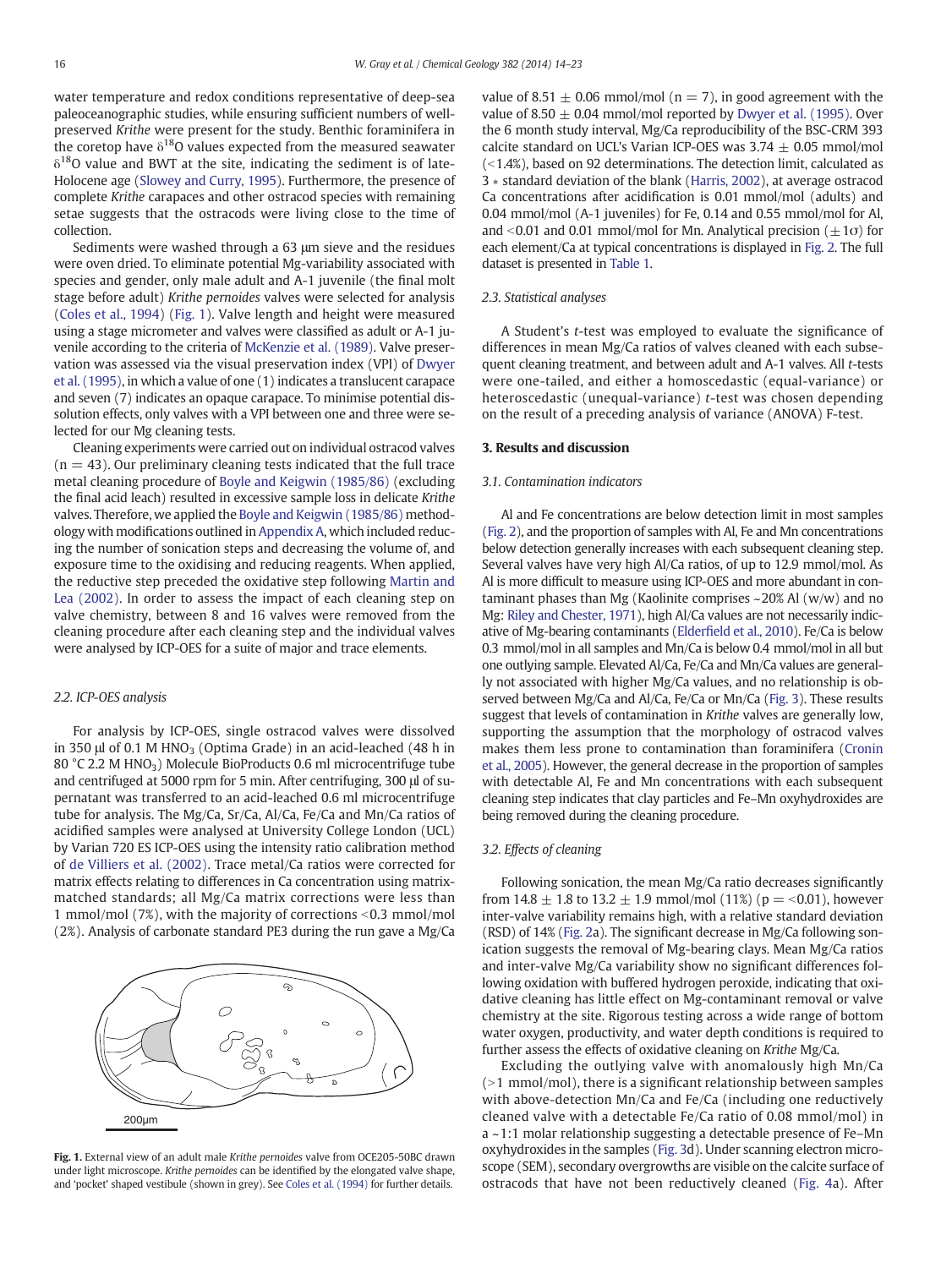<span id="page-3-0"></span>

Fig. 2. Effect of foraminiferal trace element cleaning procedures on Krithe (a) Mg/Ca (b) Al/Ca (c) Fe/Ca and (d) Mn/Ca (The dashed line indicates Mn/Ca ratios of 0.1 mmol/mol, the value above which [Boyle \(1981, 1983\)](#page-8-0) concluded that foraminiferal calcite contained significant Fe-Mn oxyhydroxide contamination). A-1 juveniles are shown by the light symbols and adults by the dark symbols. The number of valves with Al, Fe, and Mn concentrations below detection limit (BDL) is given in parentheses within the grey shaded area of the graphs for each cleaning step. Any data points appearing in the un-shaded part of the graph have trace element concentrations above detection. The cleaning steps are: B brush with ethanol, S sonication in methanol, O oxidation with hydrogen peroxide, R reduction with hydrous hydrazine/ammonium citrate. A full description of the procedure is given in [Appendix A](#page-7-0). Analytical precision  $(\pm 1\sigma)$  for each element/Ca at typical concentrations is shown by the black error bar.

reductive cleaning, all Mn/Ca values fall below 0.1 mmol/mol (Fig. 2d), mean Mg/Ca values show a statistically significant decrease from 13.6  $\pm$  1.6 to 12.7  $\pm$  0.6 mmol/mol (p = <0.05), and intervalve variability also decreases substantially, with a reduction in RSD from 12% to 5% (Fig. 2a). The decrease in Mn/Ca values and the reduction in Mg/Ca variability suggest that Mg-bearing Fe–Mn oxyhydroxide overgrowths are removed during reductive cleaning. This decrease in inter-valve variability delimits contamination from Fe–Mn oxyhydroxide overgrowths as one of the potential causes of Mg/Ca variability observed between Krithe valves within the same stratigraphic interval ([Dwyer et al., 2002](#page-8-0)). Foraminiferal cleaning studies have also demonstrated a reduction in Mg/Ca values and an improvement in intra-specimen variability following reductive cleaning [\(Martin and Lea, 2002; Barker et al., 2003; Yu et al., 2007](#page-9-0)).

Examination of the ostracod calcite surface under SEM also reveals that the reductive cleaning process partially removes the outer calcite layer ([Fig. 4](#page-6-0)b and c). LA-ICP-MS studies have demonstrated that the outer 2 μm layer of calcite in adult Krithe is enriched in Mg by ~8 mmol/mol, and the complete removal of this layer results in a net Mg/Ca reduction of ~1.2 mmol/mol ([Ito et al., 2003](#page-8-0)). Our observed 0.9 mmol/mol decrease in Mg/Ca following reductive cleaning is therefore likely caused both by the removal of high-Mg overgrowths, and the partial removal of the Mg-enriched outer calcite layer. While the outerlayer of calcite is also enriched in Mn by ~0.02 mmol/mol and Fe by  $\sim$ 0.25 mmol/mol (as well as many other trace elements), the mass of Mn in the outer 2 μm of calcite is insufficient to account for the high Mn/Ca ratios observed before reductive cleaning. It is unlikely that the trace element-enriched outer layer of calcite is due to secondary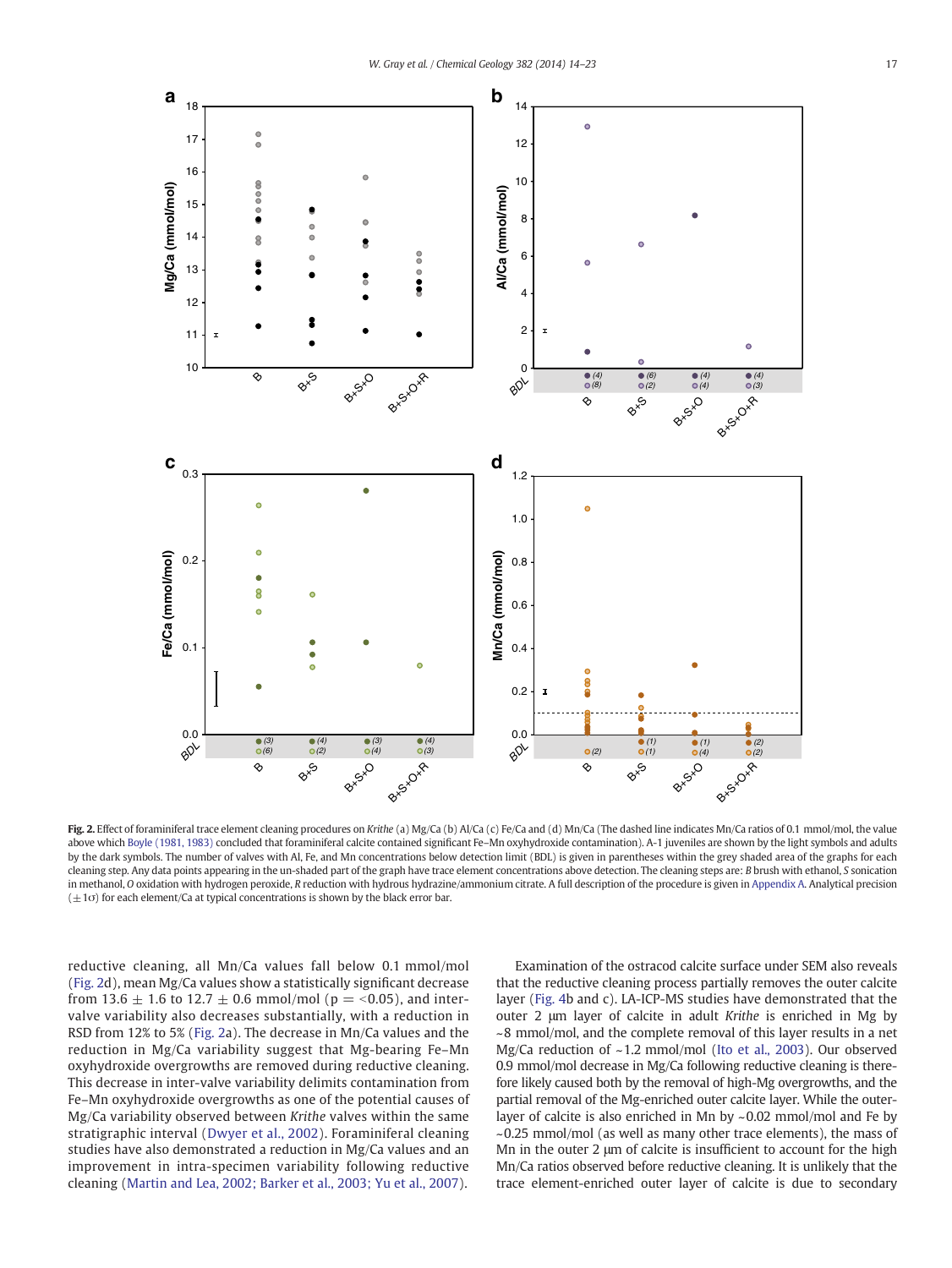## <span id="page-4-0"></span>Table 1

Trace metal/Ca values of adult and A-1 juvenile male Krithe pernoides valves analysed in this study. BDL = below detection level. The cleaning steps are: B brush with ethanol, S sonication in methanol, O oxidation with hydrogen peroxide, R reduction with hydrous hydrazine/ammonium citrate. A full description of the procedure is given in [Appendix A](#page-7-0).

| Cleaning method         | Molt stage | Fe/Ca      | Al/Ca      | Mn/Ca      | Sr/Ca      | Mg/Ca      |
|-------------------------|------------|------------|------------|------------|------------|------------|
|                         |            | (mmol/mol) | (mmol/mol) | (mmol/mol) | (mmol/mol) | (mmol/mol) |
| B                       | Adult      | <b>BDL</b> | <b>BDL</b> | 0.03       | 3.54       | 11.65      |
| $\, {\bf B}$            | Adult      | 0.06       | <b>BDL</b> | 0.04       | 3.57       | 13.05      |
| B                       | Adult      | <b>BDL</b> | <b>BDL</b> | 0.01       | 3.49       | 12.89      |
| B                       | Adult      | <b>BDL</b> | <b>BDL</b> | 0.02       | 3.52       | 13.15      |
| B                       | Adult      | 0.18       | 0.88       | 0.19       | 3.71       | 14.69      |
| B                       | $A-1$      | <b>BDL</b> | <b>BDL</b> | 0.07       | 3.90       | 15.64      |
| B                       | $A-1$      | 0.17       | <b>BDL</b> | 0.20       | 3.77       | 16.17      |
| B                       | $A-1$      | <b>BDL</b> | <b>BDL</b> | 0.10       | 3.73       | 13.58      |
| B                       | $A-1$      | 0.16       | <b>BDL</b> | 0.23       | 3.67       | 15.03      |
| B                       | $A-1$      | <b>BDL</b> | <b>BDL</b> | 0.06       | 3.48       | 13.65      |
| B                       | $A-1$      | <b>BDL</b> | <b>BDL</b> | <b>BDL</b> | 3.79       | 16.40      |
| B                       | $A-1$      | 0.14       | <b>BDL</b> | 0.25       | 3.51       | 13.89      |
| B                       | $A-1$      | 0.26       | <b>BDL</b> | 0.29       | 3.61       | 14.67      |
| B                       | $A-1$      | <b>BDL</b> | 5.65       | <b>BDL</b> | 3.38       | 18.21      |
| B                       | $A-1$      | 0.21       | 12.94      | 1.05       | 3.56       | 17.05      |
| B                       | $A-1$      | <b>BDL</b> | <b>BDL</b> | 0.09       | 3.46       | 17.24      |
| $B + S$                 | Adult      | <b>BDL</b> | <b>BDL</b> | 0.01       | 3.63       | 11.09      |
| $B + S$                 | Adult      | 0.11       | <b>BDL</b> | 0.18       | 3.58       | 11.65      |
| $B + S$                 | Adult      | 0.09       | <b>BDL</b> | 0.07       | 3.70       | 12.86      |
| $\mathbf{B}+\mathbf{S}$ | Adult      | <b>BDL</b> | <b>BDL</b> | 0.02       | 3.46       | 13.15      |
| $B + S$                 | Adult      | <b>BDL</b> | <b>BDL</b> | 0.02       | 3.63       | 11.52      |
| $B + S$                 | Adult      | <b>BDL</b> | <b>BDL</b> | <b>BDL</b> | 3.63       | 15.00      |
| $B + S$                 | $A-1$      | <b>BDL</b> | <b>BDL</b> | 0.02       | 3.74       | 13.36      |
| $B + S$                 | $A-1$      | 0.08       | 6.63       | 0.13       | 3.67       | 14.82      |
| $B + S$                 | $A-1$      | 0.16       | 0.34       | 0.09       | 3.43       | 14.33      |
| $B + S$                 | $A-1$      | <b>BDL</b> | <b>BDL</b> | <b>BDL</b> | 3.50       | 13.99      |
| $B + S + O$             | Adult      | <b>BDL</b> | <b>BDL</b> | 0.01       | 3.78       | 13.09      |
| $B + S + O$             | Adult      | 0.28       | 8.18       | 0.32       | 3.59       | 12.23      |
| $B + S + O$             | Adult      | 0.11       | <b>BDL</b> | 0.09       | 3.62       | 14.00      |
| $B + S + O$             | Adult      | <b>BDL</b> | <b>BDL</b> | 0.01       | 3.63       | 11.60      |
| $B + S + O$             | Adult      | <b>BDL</b> | <b>BDL</b> | <b>BDL</b> | 3.37       | 15.94      |
| $B + S + O$             | $A-1$      | <b>BDL</b> | <b>BDL</b> | <b>BDL</b> | 3.75       | 14.48      |
| $B + S + O$             | $A-1$      | <b>BDL</b> | <b>BDL</b> | <b>BDL</b> | 3.67       | 14.60      |
| $B + S + O$             | $A-1$      | <b>BDL</b> | <b>BDL</b> | <b>BDL</b> | 3.39       | 12.62      |
| $B + S + O$             | $A-1$      | <b>BDL</b> | <b>BDL</b> | <b>BDL</b> | 3.69       | 13.74      |
| $B + S + O + R$         | Adult      | <b>BDL</b> | <b>BDL</b> | <b>BDL</b> | 3.57       | 12.79      |
| $B + S + O + R$         | Adult      | <b>BDL</b> | <b>BDL</b> | 0.00       | 3.56       | 11.50      |
| $B + S + O + R$         | Adult      | <b>BDL</b> | <b>BDL</b> | 0.03       | 3.41       | 12.66      |
| $B + S + O + R$         | Adult      | <b>BDL</b> | <b>BDL</b> | <b>BDL</b> | 3.74       | 12.21      |
| $B + S + O + R$         | $A-1$      | 0.08       | <b>BDL</b> | 0.05       | 3.37       | 13.31      |
| $B + S + O + R$         | $A-1$      | <b>BDL</b> | <b>BDL</b> | <b>BDL</b> | 3.68       | 12.93      |
| $B + S + O + R$         | $A-1$      | <b>BDL</b> | <b>BDL</b> | <b>BDL</b> | 3.63       | 13.50      |
| $B + S + O + R$         | $A-1$      | <b>BDL</b> | 1.17       | 0.03       | 3.31       | 12.34      |

overgrowths as trace-element enrichment is also observed in the outer calcite layer of laboratory-cultured ostracods belonging to the same superfamily as Krithe [\(Ito et al., 2003\)](#page-8-0).

#### 3.3. Differential effects of cleaning on adult and A-1 juvenile valves

Adult and A-1 Krithe valves are often used interchangeably in Mg/Ca paleotemperature reconstructions because there is no significant difference in Mg/Ca ratios between these life stages ([Dwyer et al.,](#page-8-0) [2002](#page-8-0)). However, by assessing adult and A-1 valves separately, clear differences in the effects of cleaning on valves from the two molt stages emerge [\(Fig. 2](#page-3-0)a). The mean Mg/Ca ratio of brush cleaned A-1 juvenile valves is 2.5 mmol/mol higher than that of brush cleaned adult valves ( $p = < 0.01$ ). A-1 juveniles show a significant ( $p = < 0.05$ ) 1.5 mmol/mol (9%) decrease in Mg/Ca following sonication, whereas adult valves show no significant change ( $p = 0.27$ ). It is only after oxidative cleaning that the Mg/Ca ratio of A-1 juvenile and adult valves becomes statistically indistinguishable. The greater Mg/Ca decrease in A-1 juvenile valves compared to adult valves following sonication indicates a greater influence of clay contamination in the former. Contamination would be expected to play a greater role in A-1 juveniles owing to their lower mass. In this study average adult valves weighed ~20 μg, while A-1 juveniles weighed just ~5 μg; any contaminating Mg in A-1 juvenile valves therefore represents a much greater proportion of the Mg contained within the ostracod calcite ([Fig. 5\)](#page-6-0).

We acknowledge that by assessing adult and A-1 valves separately, the sample sizes become relatively small (the low abundance of well-preserved adult and A-1 juvenile single species Krithe valves limits our ability to further increase sample sizes). However the differences in the data on which we base our conclusion remain statistically robust. Our results confirm that adult and A-1 valves can be used interchangeably, but only after effective clay removal.

# 3.4. Implications for paleotemperature reconstructions

We convert Krithe Mg/Ca values to equivalent temperatures using the calibrations of [Elmore et al. \(2012\)](#page-8-0) for BWTs  $>$  3 °C,

$$
Mg/Ca(mmol/mol) = 0.97 * BWT + 7.95.
$$
 (1)

[Farmer et al. \(2012\)](#page-8-0) for the North Atlantic,

$$
Mg/Ca(mmol/mol) = 1.13 * BWT + 6.43
$$
 (2)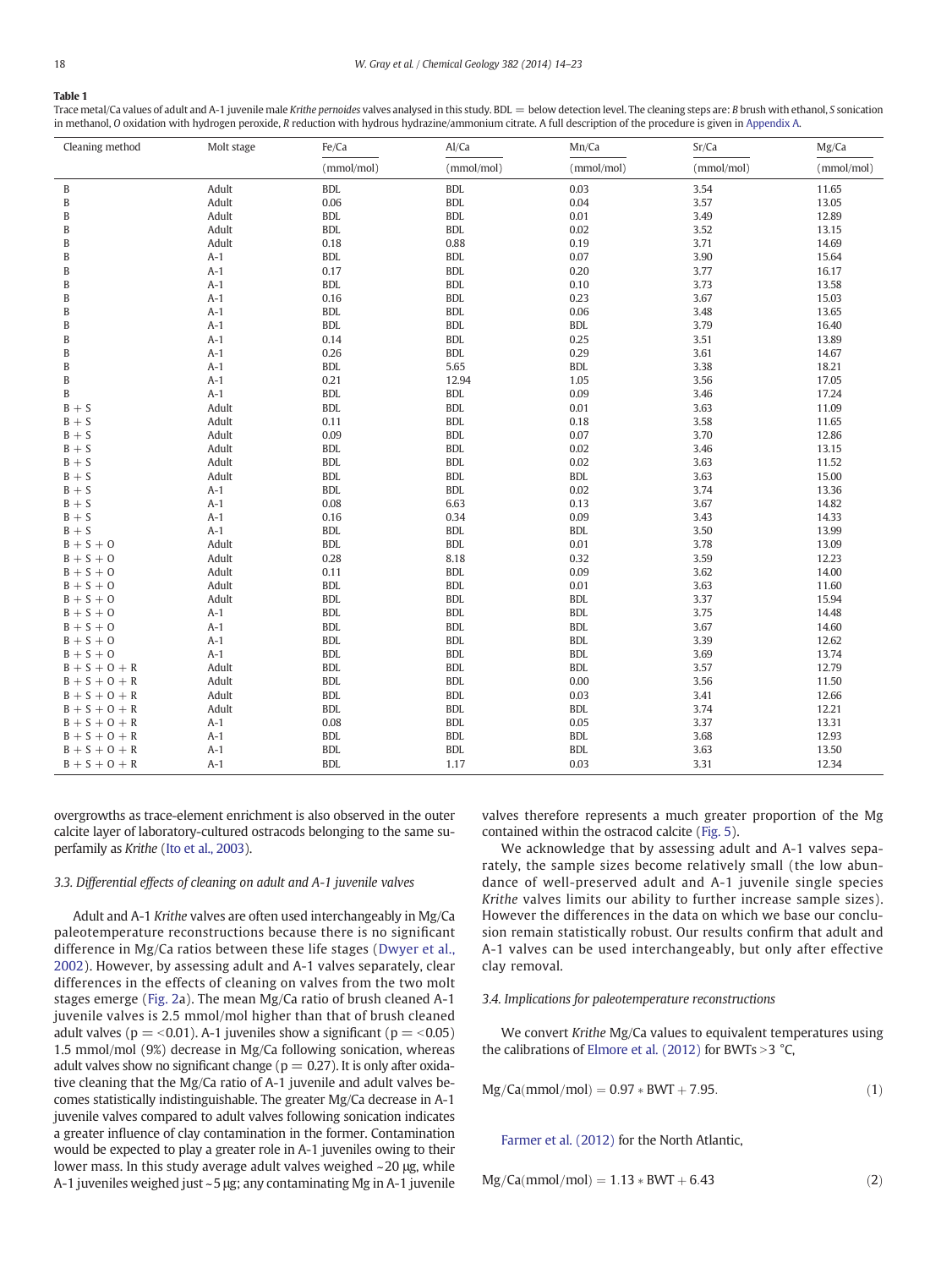<span id="page-5-0"></span>

Fig. 3. (a) Regression of above-detection Al/Ca against Mg/Ca (b) above-detection Fe/Ca against Mg/Ca and (c) above-detection Mn/Ca against Mg/Ca. Mg/Ca is not significantly correlated to any of the contamination indicators. (d) Regression of above-detection Mn/Ca against Fe/Ca, including one reductively cleaned valve with a detectable Fe/Ca ratio of 0.08 mmol/mol. If the outlying valve with high (>1 mmol/mol) Mn/Ca is excluded (dashed line), the relationship between Mn/Ca and Fe/Ca is significant to 95%, indicating a detectable presence of Fe-Mn oxyhydroxides.

and the species-specific calibration of [Farmer et al. \(2012\)](#page-8-0) for K. pernoides,

$$
Mg/Ca(mmol/mol) = 1.12 * BWT + 7.06
$$
 (3)

where BWT is in °C. Uncertainty in reconstructed BWT is given as the 1σ Mg/Ca inter-valve variability divided by the slope of the calibration equation (Eqs.  $(1)-(3)$ ). The three paleotemperature equations show good agreement with each other, and reconstructed BWTs range between 7.4  $\pm$  1.6 and 4.8  $\pm$  0.7 °C [\(Fig. 6](#page-7-0)a). The reconstructed temperature of brush cleaned valves is between 1.0  $\pm$  1.6 and 1.5  $\pm$  1.6 °C below the measured BWT at our site. After sonication reconstructed temperatures fall to between 2.4  $\pm$  1.6 and 3.0  $\pm$  1.9 °C below the measured BWT, and the equivalent temperature of reductively cleaned valves is between 2.9  $\pm$  0.6 and 3.6  $\pm$  0.7 °C below measured BWT. Taking the mean reconstructed temperature from the three calibrations, the decrease in Mg/Ca following sonication is equivalent to a temperature decrease of 1.5 °C, and the decrease in Mg/Ca following reductive cleaning is equivalent to a temperature decrease of 0.9 °C. These apparent temperature decreases are significant given the calibration error of  $\pm$  0.3 °C for [Elmore et al. \(2012\)](#page-8-0), and  $\pm$  0.7 °C for the North Atlantic calibration of [Farmer et al. \(2012\)](#page-8-0) (based on 10 replicate analyses).

Krithe valves used in the calibration of [Farmer et al. \(2012\)](#page-8-0) were cleaned by sonication in deionised water and oxidisation with 5% NaClO. While [Elmore et al. \(2012\)](#page-8-0) used the reductive cleaning procedure of [Rosenthal et al. \(1999\)](#page-9-0) (modified after [Boyle and Keigwin,](#page-8-0) [1985/86](#page-8-0)), the data for reductively cleaned valves were combined with several previously-published datasets for non-reductively cleaned valves. As such, only 10% of the material comprising the [Elmore et al.](#page-8-0)  $(2012) > 3$  $(2012) > 3$  °C calibration dataset was reductively cleaned, with the majority of the valves making up the dataset being cleaned by sonication in deionised water and oxidisation with 5% NaClO.

Using the temperature calibrations of [Elmore et al. \(2012\)](#page-8-0) and [Farmer et al. \(2012\)](#page-8-0) reconstructed temperatures for brush cleaned valves are within error of measured BWT at the site. The data from valves cleaned by sonication should provide the most direct comparison to the calibrations of [Elmore et al. \(2012\)](#page-8-0) and [Farmer et al. \(2012\)](#page-8-0); however a large offset is observed between reconstructed and measured BWT for this dataset [\(Fig. 6](#page-7-0)a). We suggest that this large offset is the result of increased clay removal by sonication in methanol compared to sonication in deionised water only. [Jin et al. \(2006\)](#page-8-0) demonstrated a 0.5–1 mmol/mol decrease in Mg/Ca following sonication in methanol,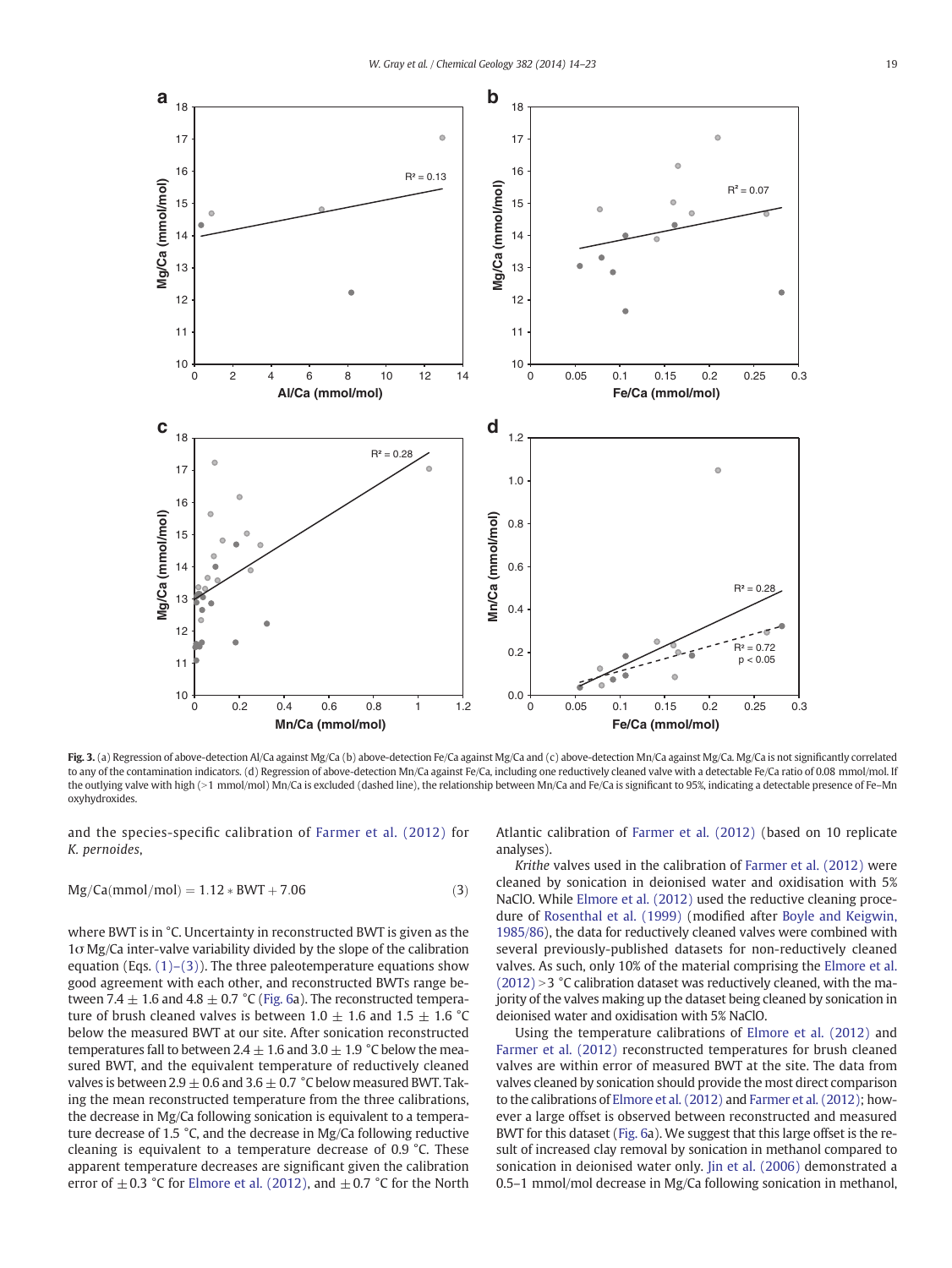<span id="page-6-0"></span>

Fig. 4. SEM images of the calcite surface showing (a) an overgrowth on a valve that has not been reductively cleaned, (b) the surface calcite structure before reductive cleaning and (c) the surface calcite structure after reductive cleaning. Partial dissolution of the valve surface is clearly visible after reductive cleaning. While not from the same carapace, valves chosen for SEM imaging had similarly excellent preservation (VPI  $= 1$ ) before any cleaning procedures took place. Scale bar indicates 1 μm.

even after multiple sonication steps in ultrapure water. The lower viscosity of methanol may more readily dislodge clay particles adhering to the valve surface, making it a more effective clay-removal agent. An alternative explanation is that methanol leaches Mg from ostracod calcite, and cleaning experiments performed on valves from cultured ostracods would provide a good test of any direct geochemical effects of methanol on ostracod calcite.

The large decrease in reconstructed temperature following sonication in methanol/ultrapure water highlights the necessity of effective clay removal in order to avoid significantly biasing paleotemperature reconstructions. This result suggests that previous Krithe-Mg/Ca paleotemperature reconstruction studies that have not utilised methanol could potentially be biased to warmer temperatures, particularly in ocean basins (or periods of the geological past) where clay input, or the Mg-content of clay, is elevated. Future Mg/Ca determinations of Krithe should include a methanol sonication step as outlined in [Appendix A](#page-7-0).

Using the temperature calibrations of [Elmore et al. \(2012\)](#page-8-0) and [Farmer et al. \(2012\),](#page-8-0) the reconstructed BWT from reductively cleaned valves is significantly below measured BWT at the site ([Fig. 6a](#page-7-0)). However, the Mg/Ca from reductively cleaned valves in the [Elmore et al. \(2012\)](#page-8-0) calibration is systematically lower than that for non-reductively cleaned



Fig. 5. The effect of 0.01 μg of clay (containing 1% Mg and 10% Mg by weight) as a percentage of the total Mg in a Krithe valve with a Mg/Ca of 12 mmol/mol across a range of valve weights. The average weight of adult (20 μg) and A-1 juvenile (5 μg) valves in this study is indicated.

valves. Regressing only the data for reductively cleaned valves from [Elmore et al. \(2012\)](#page-8-0) for sites with BWT > 3  $°C$ , including the mean Mg/Ca value for reductively cleaned valves from this study, against BWT gives the relationship,

$$
Mg/Ca(mmol/mol) = 1.00 * BWT + 4.02(R2 = 0.70, p = <0.0001, n = 17)
$$
 (4)

with a standard error equivalent to  $\pm$  1.81 °C ([Fig. 6b](#page-7-0)). Calibrating the mean Mg/Ca value for reductively cleaned valves from this study with Eq. (4) gives a reconstructed BWT of 8.64  $\pm$  0.64 °C, in good agreement with measured BWT at the site [\(Fig. 6](#page-7-0)a). It is important to note that removing the data point generated in this study from Eq. (4) results in no significant difference to the calibration equation ( $Mg/Ca$  ( $mmol/mol$ ) = 0.99  $*$  BWT + 4.04, R<sup>2</sup> = 0.68, p = <0.0001), or reconstructed BWT  $(8.68 \pm 0.65 \degree C)$ .

The slope of the calibration in Eq. (4) above is very similar to the  $>$ 3 °C calibration of [Elmore et al. \(2012\)](#page-8-0) (Eq. [\(1\)\)](#page-4-0) and the North Atlantic calibration of [Farmer et al. \(2012\)](#page-8-0) (Eq. [\(2\)\)](#page-4-0), although the intercept is 3.93 mmol/mol lower than in Eq. [\(1\)](#page-4-0) and 2.40 mmol/mol lower than in Eq. [\(2\)](#page-4-0) ([Fig. 6](#page-7-0)b). The similarity in slope, but reduction in intercept suggests that the calibrations based on non-reductively cleaned valves are systematically biased to higher Mg/Ca values due to the influence of clay and Fe–Mn oxyhydroxide contamination. Although some fraction of the difference in intercept is due to partial dissolution of the Mg-enriched valve surface, it is unlikely to account for more than ~1.2 mmol/mol, the resulting decrease following total removal of the Mg-enriched layer [\(Ito et al., 2003](#page-8-0)). As the difference between the calibrations is the intercept rather than the slope, previous BWT reconstructions based on valves that were not sonicated in methanol or reductively cleaned will be robust if clay/Mn–Fe oxyhydroxide contamination has remained temporally consistent; this assumption could be tested by reanalysing valves from the cores on which the published BWT records are based, however following the procedures outlined in this paper. Due to the relatively small dataset available, the calibration for reductively cleaned valves at sites with BWT  $>$  3  $\degree$ C presented here is tentative, and further coretop data from reductively cleaned Krithe are needed to confirm the Mg/Ca–BWT relationship.

[Elmore et al. \(2012\)](#page-8-0) ascribed anomalously high Mg/Ca values from sites with BWTs < 3 °C to the influence of  $\Delta CO_3^2$  below this temperature. Much of the data for reductively cleaned valves from  $\leq$  3 °C also lies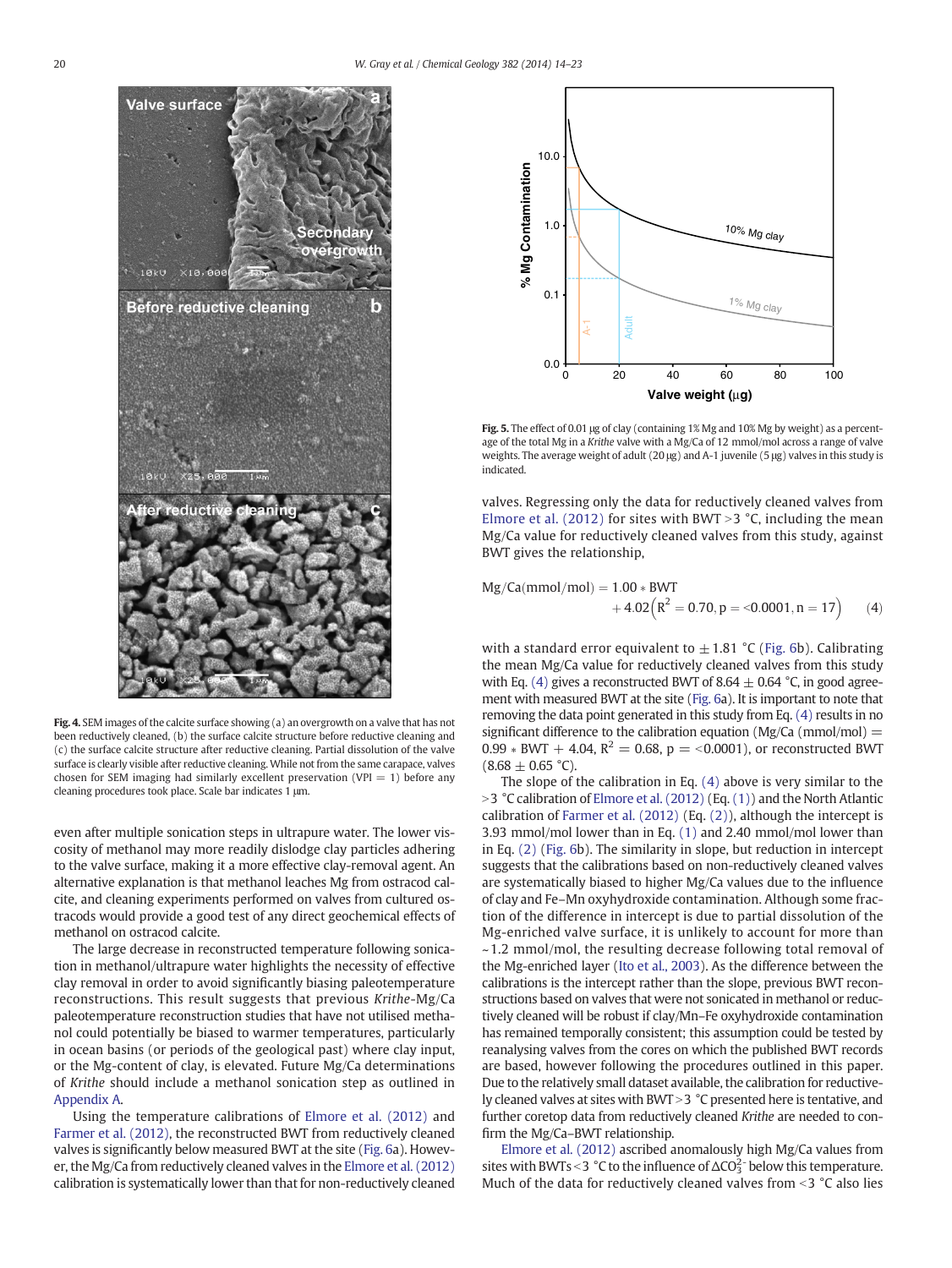<span id="page-7-0"></span>

Fig. 6. (a) The effect of cleaning procedures on reconstructed BWT (see text for calibration details), error bars are  $\pm$  10. The measured bottom-water temperature at the core site is indicated by the grey line. The cleaning steps are: B brush with ethanol, S sonication in methanol, O oxidation with hydrogen peroxide, R reduction with hydrous hydrazine/ammonium citrate. A full description of the procedure is given in Appendix A (b) Mg/Ca-temperature calibration of reductively cleaned valves for sites with BWT > 3 °C. The calibration lines of (1) [Elmore et al.](#page-8-0) [\(2012\)](#page-8-0) for sites with BWT > 3 °C, (2) [Farmer et al. \(2012\)](#page-8-0) for the North Atlantic and (3) Farmer et al. (2012) for Krithe pernoides are also shown.

above the calibration line for reductively cleaned valves from sites  $>$ 3 °C. This suggests that it is not an artefact of contamination, and thus likely results from a secondary influence on Mg uptake into ostracod calcite, such as  $\Delta CO_3^{2-}$  as proposed by [Elmore et al. \(2012\).](#page-8-0)

The reduction in inter-valve Mg/Ca variability following reductive cleaning represents a large increase in equivalent BWT precision, with reduction in error from  $\pm$  1.7 °C to  $\pm$  0.6 °C. Reductive cleaning therefore has the potential to improve Krithe Mg/Ca BWT reconstruction precision by  $>1$  °C. While bottom waters bathing the core site are oxic, the importance of removing Fe–Mn oxyhydroxide overgrowths will increase in regions (or during periods in the geological past) of higher productivity and/or reduced bottom water ventilation, where sedimentary redox conditions are more conducive to Fe–Mn oxyhydroxide formation. Given the prevalence of Fe–Mn oxyhydroxide formation on marine carbonates, the low range in BWTs expected at deep-sea locations, and the potential of reductive cleaning to improve Krithe Mg/Ca BWT reconstructions, future Krithe Mg/Ca paleotemperature reconstructions should include a reductive cleaning step. However, further experiments to better constrain the effects of partial dissolution of the valve surface and determine the optimum exposure time to the reducing reagents should also be conducted.

# 4. Conclusions

- While our data suggest generally low levels of Al, Fe and Mn in Krithe, Mg bearing clays and Fe–Mn oxyhydroxide overgrowths are present, detectable, and exert a significant influence on the Mg/Ca of Krithe valves.
- Sonication in methanol/ultrapure water lowers Mg/Ca by 1.6 mmol/mol (11%), most likely due to the removal of clays. This Mg/Ca reduction is equivalent to a decrease in reconstructed temperature of 1.5 °C, emphasising the importance of sonication as a critical step in the preparation of Krithe valves for Mg/Ca analysis.
- Clay contamination exerts a greater influence on the Mg/Ca of A-1 juvenile valves compared to adult valves, due to the lower mass of the former.
- Oxidation with buffered hydrogen peroxide does not influence Mg/Ca ratios in valves from our site. Future work should assess the

effects of contamination from organic matter and oxidative cleaning across different oceanographic and sedimentary settings.

- Reduction with hydrous hydrazine/ammonium citrate decreases Mg/Ca by 0.9 mmol/mol (7%), equivalent to a decrease in reconstructed temperature of 1 °C, due to both the removal of Fe–Mn oxyhydroxide overgrowths, and the partial dissolution of the valve surface.
- The lowest inter-valve Mg/Ca variability of  $\pm$  0.6 mmol/mol (5%)  $(\pm 0.6 \degree C)$  is achieved following reductive cleaning, indicating the high Mg/Ca variability previously observed in non-reductively cleaned Krithe valves is, in part, due to contamination. Our data demonstrate the potential of reductive cleaning to improve the precision of BWT reconstructions based on multiple, single-valve determinations of Krithe Mg/Ca per stratigraphic level. Future work should aim to better constrain the effects of partial dissolution of the valve surface and determine the optimum exposure time to the reducing reagents.
- Future Krithe Mg/Ca studies should employ the full cleaning procedure outlined in this study, namely sonication in methanol/ultrapure water, oxidation with alkali-buffered hydrogen peroxide and reduction with hydrous hydrazine/ammonium citrate. Further coretop data from Krithe that have been cleaned according to this protocol should be generated to improve the Krithe Mg/Ca-temperature calibration.

#### Acknowledgements

We thank J. Broda and E. Roosen at Woods Hole Oceanographic Institute for sampling OCE205-50BC, D. Horne at Queen Mary, University of London for assistance with Krithe taxonomy, C. Williams at University of South Florida, M. Delaney at University of California, Santa Barbara, as well as two anonymous reviewers for incredibly useful comments that very much improved previous versions of this manuscript. This research was funded by NERC studentship NE/I528185/1 awarded to W. Gray.

### Appendix A. Ostracod trace-element cleaning procedure

The cleaning procedure outlined below is a version of the foraminifera trace-element cleaning procedure developed by [Boyle and Keigwin](#page-8-0)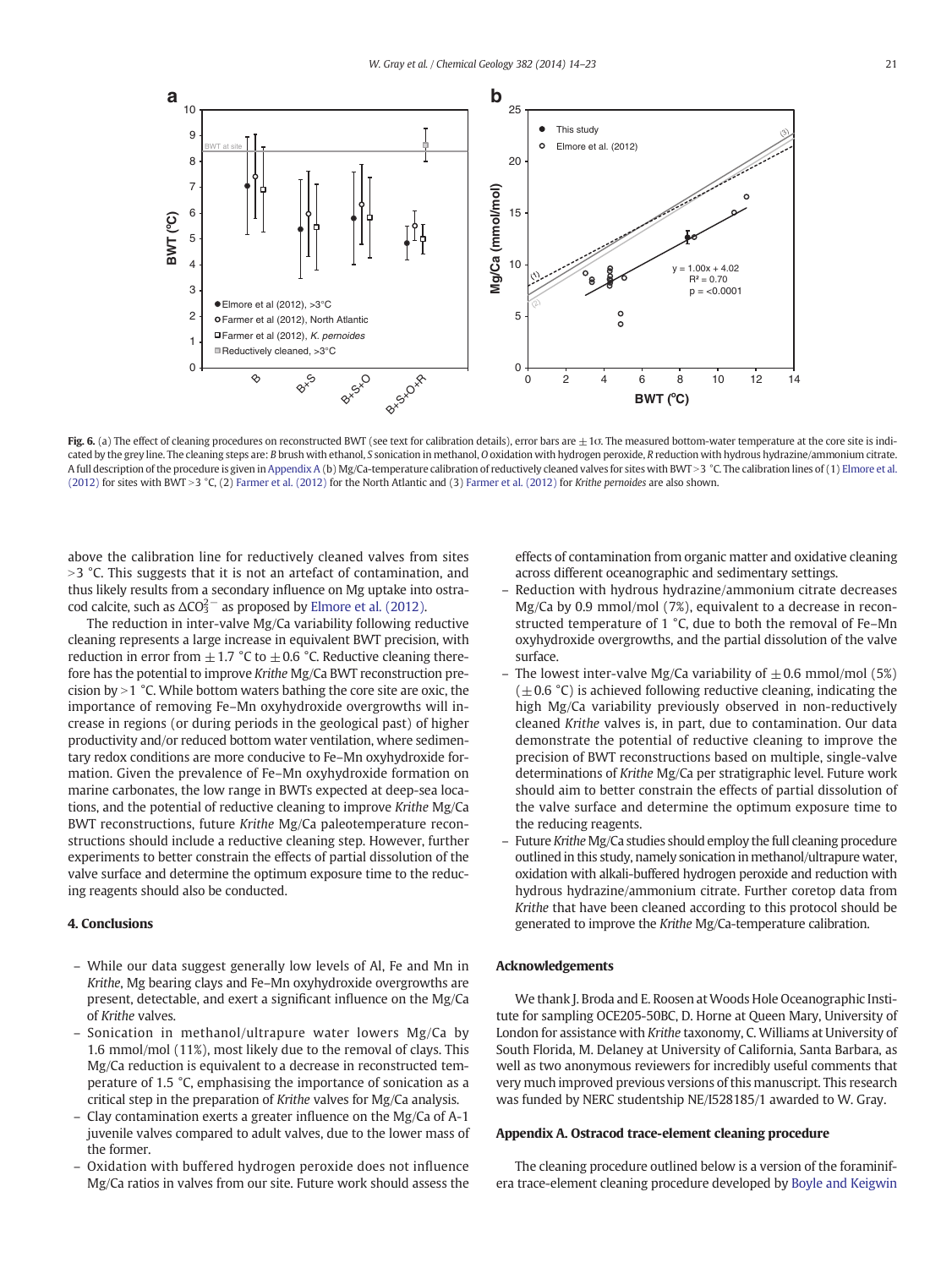<span id="page-8-0"></span>(1985/86), modified to account for the lower weight and increased fragility of single ostracod valves, with the exception of step A1.1 which was developed for cleaning non-marine ostracod valves by Chivas et al. (1983).

#### A.1. Visible particulate removal (B)

Place valve on microscope slide and submerge in a few drops of trace metal grade ethanol. Remove all visible particulates using a soft hair paintbrush under a transmitted-light microscope. Unlike foraminifera, ostracods do not have closed chambers and it is not necessary to crush the valves during cleaning. Rinse with Milli-Q (or other ultra high quality) water and transfer to acid-washed 600 μl microcentrifuge tubes.

#### A.2. Clay removal (S)

Add 500 μl of trace metal grade methanol into the micro-centrifuge tube. Tap micro-centrifuge tubes firmly to ensure ostracod valve settles to the bottom. Place in ultrasonic bath for 60 s (reduce to 30 s if valves are small/fragile). Using an acid leached pipette tip, re-circulate methanol within the micro-centrifuge tube to re-suspend clays before removing the methanol. Add 500 μl of Milli-Q water. Place in ultrasonic bath for 30 s. Remove Milli-Q water with an acid leached pipette. Rinse once with 500 μl of Milli-Q water. Increase number of methanol steps if sediments are clay-rich.

#### A.3. Fe–Mn oxyhydroxide coating removal (R)

Add 50 μl of hydrous hydrazine/ammonium citrate solution (150 μl of 20 M N<sub>2</sub>H<sub>4</sub> $\cdot$ H<sub>2</sub>O + 2 ml of 15 M NH<sub>4</sub>OH and 2 ml of (NH<sub>4</sub>)<sub>2</sub>C<sub>6</sub>H<sub>8</sub>O<sub>7</sub>. The  $(NH_4)_2C_6H_8O_7$  solution should be prepared prior to cleaning by adding 25 g of citric acid to 500 ml of 15 M ammonium hydroxide solution in an ice bath). Secure microcentrifuge caps tightly and place in hot water bath at 80 °C for 10 min, flipping once at 5 min. Remove microcentrifuge tubes from the hot water bath and remove the hydrous hydrazine/ammonium citrate solution with an acid leached pipette tip. Rinse three times with 500 μl of Milli-Q water.

#### A.4. Organic matter removal (O)

Add 100 μl of buffered hydrogen peroxide (prepared with 10 ml of 0.1 M NaOH and 100 μl of 30%  $H_2O_2$ ) to the micro-centrifuge tubes and secure caps tightly. Place in hot water bath at 90 °C for 5 min, flipping once at 2.5 min to ensure maximum contact between the sample and reagent. Remove micro-centrifuge tubes from the hot water bath and siphon off the buffered hydrogen peroxide with an acid leached pipette tip. Rinse three times with 500 μl of Milli-Q water.

#### References

- Barker, S., Greaves, M., Elderfield, H., 2003. A study of cleaning procedures used for foraminiferal Mg/Ca paleothermometry. Geochem. Geophys. Geosyst. 4. http://dx.doi. org[/10.1029/2003GC000559.](http://dx.doi.org/10.1029/2003GC000559)
- Barker, S., Cacho, I., Benway, H., Tachikawa, K., 2005. [Planktonic foraminiferal Mg/Ca as a](http://refhub.elsevier.com/S0009-2541(14)00270-8/rf0010) [proxy for past oceanic temperatures: a methodological overview and data compila](http://refhub.elsevier.com/S0009-2541(14)00270-8/rf0010)[tion for the Last Glacial Maximum. Quat. Sci. Rev. 24, 821](http://refhub.elsevier.com/S0009-2541(14)00270-8/rf0010)–834.
- Bemis, B.E., Spero, H.J., Bijma, J., Lea, D.W., 1998. [Reevaluation of the oxygen isotopic compo](http://refhub.elsevier.com/S0009-2541(14)00270-8/rf0015)[sition of planktonic foraminifera: experimental results and revised paleotemperature](http://refhub.elsevier.com/S0009-2541(14)00270-8/rf0015) [equations. Paleoceanography 13, 150](http://refhub.elsevier.com/S0009-2541(14)00270-8/rf0015)–160.
- Benway, H.M., Haley, B.A., Klinkhammer, G.P., Mix, A.C., 2003. Adaptation of a flowthrough leaching procedure for Mg/Ca paleothermometry. Geochem. Geophys. Geosyst. 4, 8403. http://dx.doi.org[/10.1029/2002GC000312](http://dx.doi.org/10.1029/2002GC000312).
- Boyle, E., 1981. [Cadmium, zinc, copper, and barium in foraminifera tests. Earth Planet. Sci.](http://refhub.elsevier.com/S0009-2541(14)00270-8/rf0025) [Lett. 53, 11](http://refhub.elsevier.com/S0009-2541(14)00270-8/rf0025)–35.
- Boyle, E., 1983. [Manganese carbonate overgrowths on foraminifera tests. Geochim.](http://refhub.elsevier.com/S0009-2541(14)00270-8/rf0030) [Cosmochim. Acta 47, 1815](http://refhub.elsevier.com/S0009-2541(14)00270-8/rf0030)–1819.
- Boyle, E., Keigwin, L., 1985/86. [Comparison of Atlantic and Paci](http://refhub.elsevier.com/S0009-2541(14)00270-8/rf0300)fic paleochemical records for the last 215,000 years — [changes in deep ocean circulation and chemical Invento](http://refhub.elsevier.com/S0009-2541(14)00270-8/rf0300)[ries. Earth Planet. Sci. Lett. 76, 135](http://refhub.elsevier.com/S0009-2541(14)00270-8/rf0300)–150.
- Cadot Jr., H.M., Kaesler, R.L., 1977. [Magnesium content of calcite in carapaces of benthic](http://refhub.elsevier.com/S0009-2541(14)00270-8/rf0035) [marine ostracods. Univ. Kansas Paleontol. Contrib. Pap. 87, 1](http://refhub.elsevier.com/S0009-2541(14)00270-8/rf0035)–23.
- Chave, K.E., 1954. [Aspects of the biogeochemistry of magnesium: 1. Calcareous marine or](http://refhub.elsevier.com/S0009-2541(14)00270-8/rf0040)[ganisms. J. Geol. 62, 266](http://refhub.elsevier.com/S0009-2541(14)00270-8/rf0040)–283.
- Chivas, A.R., De Deckker, P., Shelley, J.M.G., 1983. [Magnesium, strontium and](http://refhub.elsevier.com/S0009-2541(14)00270-8/rf0045) [barium partitioning in non marine ostracod shells and their use](http://refhub.elsevier.com/S0009-2541(14)00270-8/rf0045) [in paleoenvironment reconstructions](http://refhub.elsevier.com/S0009-2541(14)00270-8/rf0045) — a preliminary study. In: Maddocks, [R.F. \(Ed.\), Applications of Ostracoda. University of Houston, Houston, pp.](http://refhub.elsevier.com/S0009-2541(14)00270-8/rf0045) 238–[249.](http://refhub.elsevier.com/S0009-2541(14)00270-8/rf0045)
- Coggon, R.M., Teagle, D.A.H., Smith-Duque, C.E., Alt, J.C., Cooper, M.J., 2010. Reconstructing past seawater Mg/Ca and Sr/Ca from mid-ocean ridge flank calcium carbonate veins. Science 327, 1114–1117. http://dx.doi.org/[10.1126/science.1182252](http://dx.doi.org/10.1126/science.1182252).
- Coles, G.P., Whatley, R.C., Moguilevsky, A., 1994. [The ostracod genus](http://refhub.elsevier.com/S0009-2541(14)00270-8/rf0055) Krithe from the ter[tiary and quaternary of the North Atlantic. Palaeontology 37, 71](http://refhub.elsevier.com/S0009-2541(14)00270-8/rf0055)–120.
- Corrège, T., 1993. [Preliminary results of paleotemperature reconstruction using the mag](http://refhub.elsevier.com/S0009-2541(14)00270-8/rf0060)[nesium to calcium ratio of deep-sea ostracode shells from the late quaternary of site](http://refhub.elsevier.com/S0009-2541(14)00270-8/rf0060) [822, Leg 133 \(western Coral Sea\). Proc. Ocean Drill. Program Sci. Results 133,](http://refhub.elsevier.com/S0009-2541(14)00270-8/rf0060) 175–[180.](http://refhub.elsevier.com/S0009-2541(14)00270-8/rf0060)
- Cronin, T.M., Dwyer, G.S., Baker, P.A., Rodriguez-Lazaro, J., Briggs Jr., W.M., 1996. [Deep-sea](http://refhub.elsevier.com/S0009-2541(14)00270-8/rf0305) [ostracode shell chemistry \(Mg:Ca ratios\) and Late Quaternary Arctic Ocean history.](http://refhub.elsevier.com/S0009-2541(14)00270-8/rf0305) [In: Andrews, J., et al. \(Eds.\), Late Quaternary Paleaoceanography of the North Atlantic](http://refhub.elsevier.com/S0009-2541(14)00270-8/rf0305) [Margins. Geological Society Special Publication, 111, pp. 117](http://refhub.elsevier.com/S0009-2541(14)00270-8/rf0305)–134.
- Cronin, T.M., Kamiya, T., Dwyer, G.S., Belkin, H., Vann, C.D., Schwede, S., Wagner, R., 2005. [Ecology and shell chemistry of](http://refhub.elsevier.com/S0009-2541(14)00270-8/rf0070) Loxoconcha matagordensis. Palaeogeogr. Palaeoclimatol. [Palaeoecol. 225, 14](http://refhub.elsevier.com/S0009-2541(14)00270-8/rf0070)–67.
- Cronin, T.M., Dwyer, G.S., Farmer, J., Bauch, H.A., Spielhagen, R.F., Jakobsson, M., Nilsson, J., Briggs Jr., W.M., Stepanova, A., 2012. [Deep Arctic Ocean warming during the last gla](http://refhub.elsevier.com/S0009-2541(14)00270-8/rf0075)[cial cycle. Nat. Geosci. 5, 631-624](http://refhub.elsevier.com/S0009-2541(14)00270-8/rf0075).
- de Villiers, S., Greaves, M., Elderfield, H., 2002. An intensity ratio calibration method for the accurate determination of Mg/Ca and Sr/Ca of marine carbonates by ICP-AES. Geochem. Geophys. Geosyst. 3. http://dx.doi.org[/10.1029/2001GC000169.](http://dx.doi.org/10.1029/2001GC000169)
- Dwyer, G.S., Cronin, T.M., Baker, P.A., Rodriguez-Lazaro, J., 2000. Changes in North Atlantic deep-sea temperature during climatic fluctuations of the last 25,000 years based on ostracode Mg/Ca ratios. Geochem. Geophys. Geosyst. 1, 1028. http://dx.doi.org[/10.](http://dx.doi.org/10.1029/2000GC000046) [1029/2000GC000046.](http://dx.doi.org/10.1029/2000GC000046)
- Dwyer, G.S., Cronin, T.M., Baker, P.A., 2002. Trace elements in marine ostracodes. In: Holmes, J.A., Chivas, A.R. (Eds.), The Ostracoda: Applications in Quaternary Research. Geophysical Monograph Series, vol. 131. AGU, Washington, D.C., pp. 205–225. http:// dx.doi.org[/10.1029/131GM11.](http://dx.doi.org/10.1029/131GM11)
- Dwyer, G.S., Cronin, T., Baker, P., Raymo, M., Buzas, J., Corrège, T., 1995. [North-Atlantic](http://refhub.elsevier.com/S0009-2541(14)00270-8/rf0080) [deep-water temperature-change during late Pliocene and late quaternary climatic](http://refhub.elsevier.com/S0009-2541(14)00270-8/rf0080) [cycles. Science 270, 1347](http://refhub.elsevier.com/S0009-2541(14)00270-8/rf0080)–1351.
- Elderfield, H., Ganssen, G., 2000. [Past](http://refhub.elsevier.com/S0009-2541(14)00270-8/rf0095) [temperature](http://refhub.elsevier.com/S0009-2541(14)00270-8/rf0095) [and](http://refhub.elsevier.com/S0009-2541(14)00270-8/rf0095)  $\delta^{18}$ O of surface ocean waters in[ferred from foraminiferal Mg/Ca ratios. Nature 405, 442](http://refhub.elsevier.com/S0009-2541(14)00270-8/rf0095)–445.
- Elderfield, H., Yu, J., Anand, P., Kiefer, T., Nyland, B., 2006. [Calibrations for benthic forami](http://refhub.elsevier.com/S0009-2541(14)00270-8/rf0105)[niferal Mg/Ca paleothermometry and the carbonate ion hypothesis. Earth Planet. Sci.](http://refhub.elsevier.com/S0009-2541(14)00270-8/rf0105) [Lett. 250, 633](http://refhub.elsevier.com/S0009-2541(14)00270-8/rf0105)–649.
- Elderfield, H., Greaves, M., Barker, S., Hall, I.R., Tripati, A., Ferretti, P., Crowhurst, S., Booth, L., Daunt, C., 2010. [A](http://refhub.elsevier.com/S0009-2541(14)00270-8/rf0100) [record](http://refhub.elsevier.com/S0009-2541(14)00270-8/rf0100) [of](http://refhub.elsevier.com/S0009-2541(14)00270-8/rf0100) [bottom](http://refhub.elsevier.com/S0009-2541(14)00270-8/rf0100) [water](http://refhub.elsevier.com/S0009-2541(14)00270-8/rf0100) [temperature](http://refhub.elsevier.com/S0009-2541(14)00270-8/rf0100) [and](http://refhub.elsevier.com/S0009-2541(14)00270-8/rf0100) [seawater](http://refhub.elsevier.com/S0009-2541(14)00270-8/rf0100) and [delta](http://refhub.elsevier.com/S0009-2541(14)00270-8/rf0100) <sup>18</sup>O [for the Southern Ocean over the past 440 kyr based on Mg/Ca of benthic foraminiferal](http://refhub.elsevier.com/S0009-2541(14)00270-8/rf0100) Uvigerina [spp. Quat. Sci. Rev. 29, 160](http://refhub.elsevier.com/S0009-2541(14)00270-8/rf0100)–169.
- Elmore, A.C., Sosdian, S., Rosenthal, Y., Wright, J.D., 2012. A global evaluation of temperature and carbonate ion control on Mg/Ca ratios of Ostracoda genus. Krithe 1–20. http://dx.doi.org[/10.1029/2012GC004073.](http://dx.doi.org/10.1029/2012GC004073)
- Farmer, J.R., Cronin, T.M., Dwyer, G.S., 2012. Ostracode Mg/Ca paleothermometry in the North Atlantic and Arctic oceans: evaluation of a carbonate ion effect. Paleoceanography 27. http://dx.doi.org/[10.1029/2012PA002305.](http://dx.doi.org/10.1029/2012PA002305)
- Froelich, P.N., Klinkhammer, G.P., Bender, M.L., Luedtke, N.A., Heath, G.R., Cullen, D., Dauphin, P., Hammond, D., Hartman, B., Maynard, V., 1979. [Early oxidation of organic](http://refhub.elsevier.com/S0009-2541(14)00270-8/rf0120) [matter on pelagic sediments of the eastern equatorial Atlantic: suboxic diagenesis.](http://refhub.elsevier.com/S0009-2541(14)00270-8/rf0120) [Geochim. Cosmochim. Acta 43, 1075](http://refhub.elsevier.com/S0009-2541(14)00270-8/rf0120)–1090.
- Gaffey, S.J., Bronnimann, C.E., 1993. [Effects of bleaching on organic and mineral phases in](http://refhub.elsevier.com/S0009-2541(14)00270-8/rf0125) [biogenic carbonates. J. Sediment. Petrol. 63, 752](http://refhub.elsevier.com/S0009-2541(14)00270-8/rf0125)–754.
- Haley, B.A., Klinkhammer, G.P., 2002. Development of a fl[ow-through system for cleaning](http://refhub.elsevier.com/S0009-2541(14)00270-8/rf0130) [and dissolving foraminiferal tests. Chem. Geol. 185, 51](http://refhub.elsevier.com/S0009-2541(14)00270-8/rf0130)–69.
- Harris, D.C., 2002. [Quantitative Chemical Analysis, 6th ed. W. H. Freeman, New York.](http://refhub.elsevier.com/S0009-2541(14)00270-8/rf0135) Hastings, D.W., Emerson, S.R., Erez, J., Nelson, B.K., 1996. [Vanadium in foraminiferal cal](http://refhub.elsevier.com/S0009-2541(14)00270-8/rf0140)[cite: evaluation of a method to determine paleo-seawater vanadium concentrations.](http://refhub.elsevier.com/S0009-2541(14)00270-8/rf0140)
- [Geochim. Cosmochim. Acta 60, 3701](http://refhub.elsevier.com/S0009-2541(14)00270-8/rf0140)–3715. Holmes, J.A., 2008. [Sample-size implications of the trace-element variability of os](http://refhub.elsevier.com/S0009-2541(14)00270-8/rf0150)[tracod shells. Geochim. Cosmochim. Acta 72, 2934](http://refhub.elsevier.com/S0009-2541(14)00270-8/rf0150)–2945.
- Ito, E., De Deckker, P., Eggins, S.M., 2003. [Ostracodes and their shell chemistry: implica](http://refhub.elsevier.com/S0009-2541(14)00270-8/rf0155)[tions for paleohydrologic and paleoclimatologic applications. Paleontol. Soc. Pap. 9,](http://refhub.elsevier.com/S0009-2541(14)00270-8/rf0155) 119–[152.](http://refhub.elsevier.com/S0009-2541(14)00270-8/rf0155)
- Jin, Z.D., Bickle, M., Chapman, H., Yu, J.M., Greaves, M., Wang, S.M., Chen, S.Y., 2006. [An ex](http://refhub.elsevier.com/S0009-2541(14)00270-8/rf0160)[perimental evaluation of cleaning methods for fossil ostracod Mg/Ca and Sr/Ca deter](http://refhub.elsevier.com/S0009-2541(14)00270-8/rf0160)[mination. J. Paleolimnol. 36, 211](http://refhub.elsevier.com/S0009-2541(14)00270-8/rf0160)–218.
- Key, R.M., Kozyr, A., Sabine, C.L., Lee, K., Wanninkhof, R., Bullister, J.L., Feely, R.A., Millero, F. J., Mordy, C., Peng, T.H., 2004. A global ocean carbon climatology: results from Global Data Analysis Project (GLODAP). Global Biogeochem. Cycles. http://dx.doi.org/[10.](http://dx.doi.org/10.1029/2004GB002247) [1029/2004GB002247.](http://dx.doi.org/10.1029/2004GB002247)
- Lea, D., Boyle, E., 1991. [Barium in planktonic foraminifera. Geochim. Cosmochim. Acta 55,](http://refhub.elsevier.com/S0009-2541(14)00270-8/rf0170) 3321–[3331.](http://refhub.elsevier.com/S0009-2541(14)00270-8/rf0170)
- Lea, D., Mashiotta, T., Spero, H., 1999. [Controls on magnesium and strontium uptake in](http://refhub.elsevier.com/S0009-2541(14)00270-8/rf0175) [planktonic foraminifera determined by live culturing. Geochim. Cosmochim. Acta](http://refhub.elsevier.com/S0009-2541(14)00270-8/rf0175) [63, 2369](http://refhub.elsevier.com/S0009-2541(14)00270-8/rf0175)–2379.